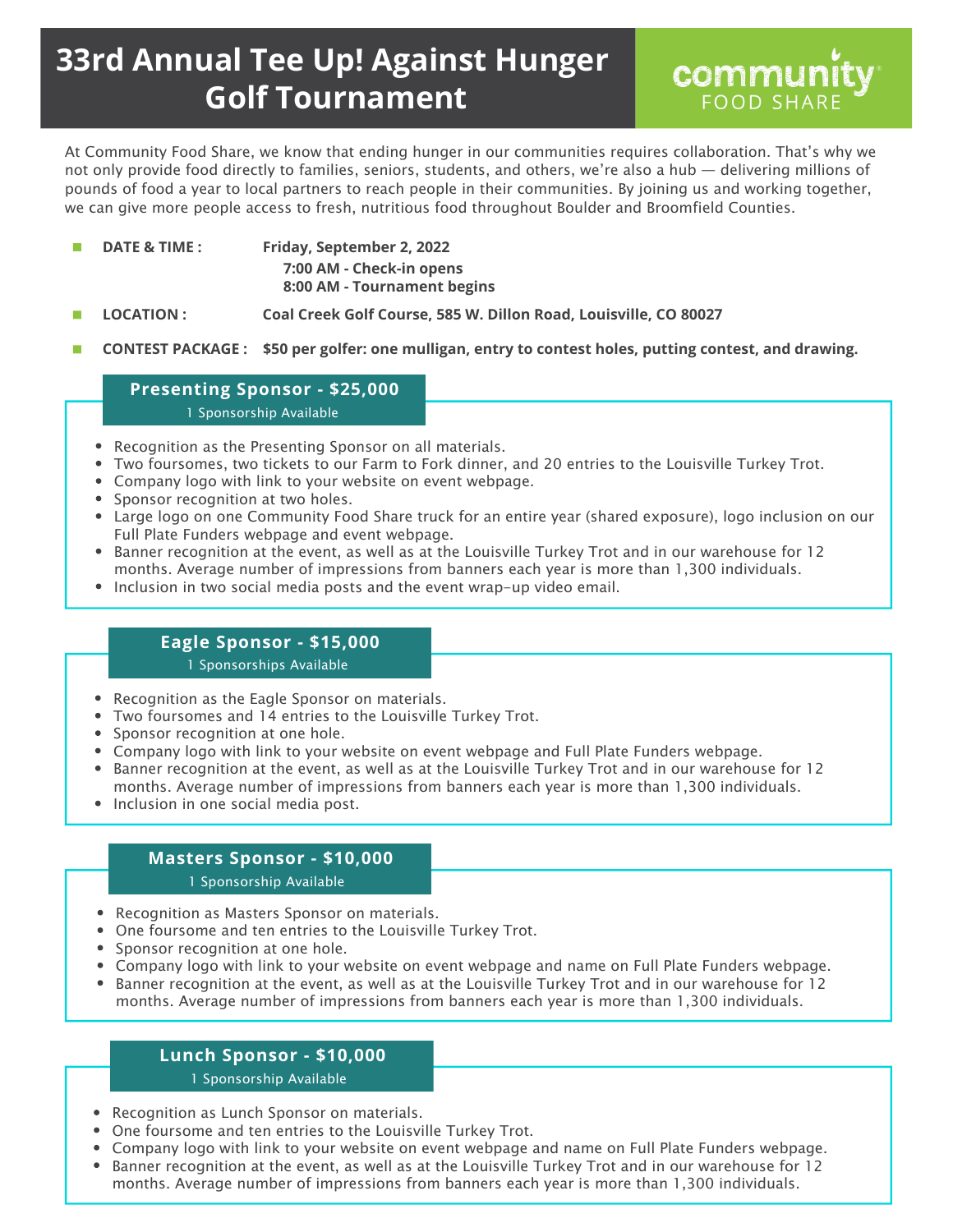# **Birdie Sponsor - \$5,000**

#### 8 Sponsorships Available

- Recognition as Birdie Sponsor on materials.
- One foursome and four entries to the Louisville Turkey Trot.
- Company logo with link to your website on event webpage.
- Banner recognition at the event, as well as at the Louisville Turkey Trot and in our warehouse for 12 months. Average number of impressions from banners each year is more than 1,300 individuals.

## **Breakfast Sponsor - \$2,500**

1 Sponsorship Available

- Recognition as Breakfast Sponsor on materials.
- Recognition on the event webpage.
- Banner recognition at the event, as well as at the Louisville Turkey Trot and in our warehouse for 12 months. Average number of impressions from banners each year is more than 1,300 individuals.
- Opportunity to add a foursome at an additional cost.

#### **Hole Sponsor - \$2,500** 5 Sponsorships Available

- Sponsor recognition at two holes.
- Recognition as Hole Sponsor on materials.
- Banner recognition at the event, as well as at the Louisville Turkey Trot and in our warehouse for 12 months. Average number of impressions from banners each year is more than 1,300 individuals.
- Opportunity to add a foursome at an additional cost.

## **Clubhouse Sponsor - \$1,000**

5 Sponsorships Available

- Sponsor recognition at clubhouse.
- Recognition as Clubhouse Sponsor on materials.
- Banner recognition at the event, as well as at the Louisville Turkey Trot and in our warehouse for 12 months. Average number of impressions from banners each year is more than 1,300 individuals.
- Opportunity to add a foursome at an additional cost.

## **Driving Range Sponsor - \$500**

10 Sponsorships Available

- Sponsor recognition on driving range.
- Recognition as Driving Range Sponsor on materials.
- Banner recognition at the event, as well as at the Louisville Turkey Trot and in our warehouse for 12 months. Average number of impressions from banners each year is more than 1,300 individuals.
- Opportunity to add a foursome at an additional cost.

### **Foursome or Individual Golfer** \$1,000 or \$250/golfer

Each golfer will receive a gift to use on the course, early access to the driving range, breakfast, madeto-order coffee, lunch, and two complimentary beverages.

Additional opportunities are available with discussion and approval of Community Food Share's Development staff.

Checks can be mailed to: Community Food Share, c/o Katriñe Arnedo 650 S. Taylor Avenue, Louisville, CO 80027

Katriñe Arnedo, Corporate Partnerships Manager, karnedo@communityfoodshare.org

**www.communityfoodshare.org/golf**